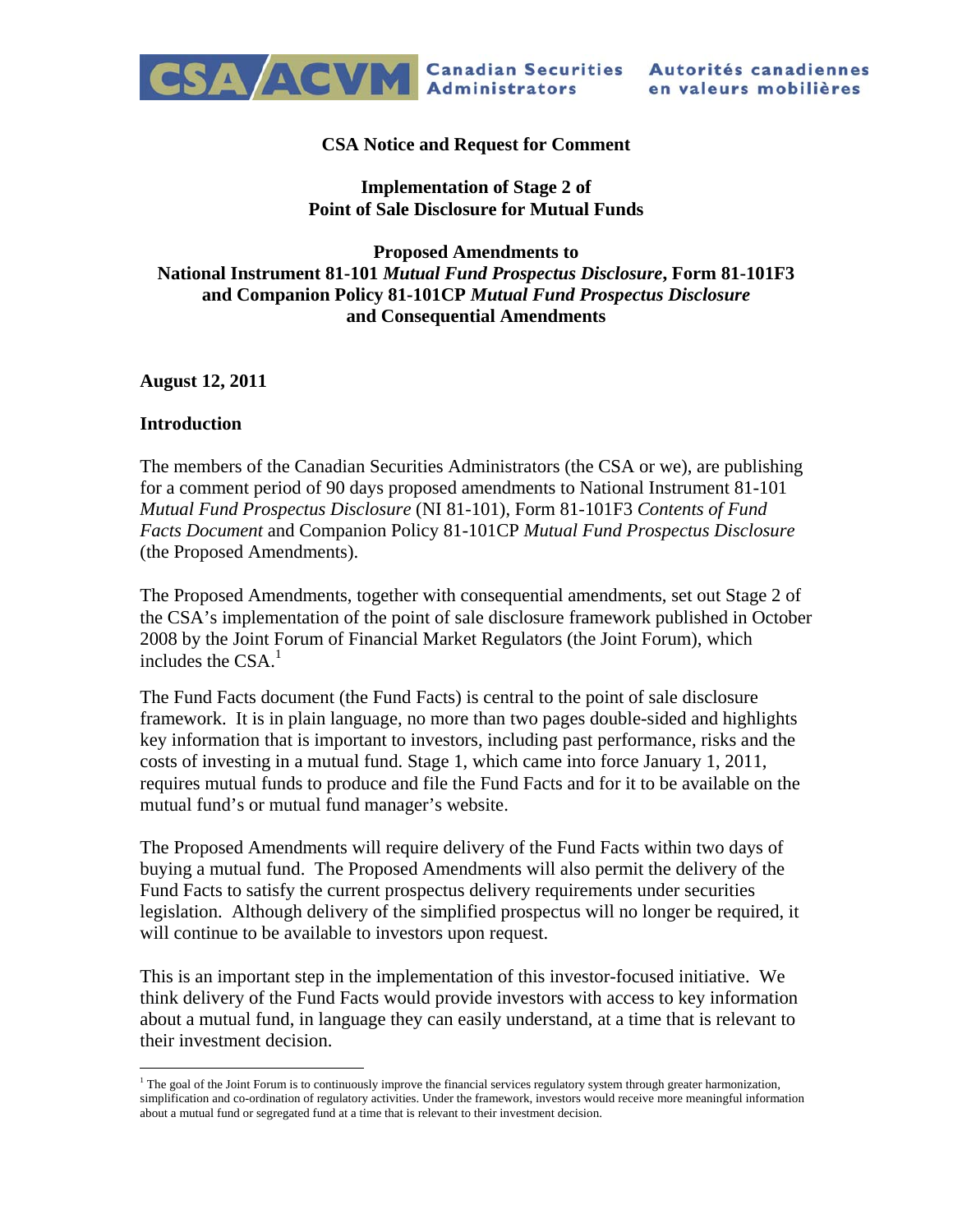Prior to implementing the Proposed Amendments, some jurisdictions may require legislative amendments to preserve an investor's right to withdraw from a purchase within two business days after receiving the Fund Facts and to claim damages or to rescind the purchase if the investor does not receive the Fund Facts.

The CSA remains committed to implementing point of sale disclosure for mutual funds. A staged implementation allows us to make the Fund Facts available to investors and market participants sooner, while we continue to consult with stakeholders and consider the issues a large number of commenters have raised related to point of sale delivery for mutual funds and the applicability of the point of sale regime to other types of publicly offered investment funds.

The text of the amendments follows this Notice and is available on the websites of members of the CSA. We are also making consequential amendments to National Instrument 81-102 *Mutual Funds*.

We expect the Proposed Amendments and consequential amendments to be adopted in each jurisdiction of Canada. In some jurisdictions, legislative amendments may need to be sought and enacted prior to implementing the Proposed Amendments and consequential amendments.

# **Background**

Concurrently with the Joint Forum's publication of the framework in October 2008, we published CSA Notice 81-318 *Request for Comment Framework 81-406 Point of Sale Disclosure for Mutual Funds and Segregated Funds* seeking feedback from all stakeholders on issues related to implementation of the framework and its principles. The CSA considered these comments in developing its proposed amendments, which were published on June 19, 2009.

These amendments were aimed at implementing all of the elements of the point of sale disclosure regime set out in the framework, including the new Fund Facts, pre-sale delivery options, investor rights and the regulatory requirements for preparing, filing and delivering the Fund Facts.

The comments showed that stakeholders generally agreed with the benefits of providing investors with a more meaningful and simplified form of disclosure, and supported the Fund Facts as a way of providing concise, plain language information that describes key elements of the mutual fund under consideration. However, we received significant comments related to operational and compliance concerns with point of sale delivery for mutual funds. A large number of commenters also asked the CSA to implement a point of sale disclosure regime for other types of publicly offered investment funds and other securities at the same time as mutual funds.

Consequently, on June 16, 2010, the CSA published CSA Staff Notice 81-319 *Status Report on the Implementation of Point of Sale Disclosure for Mutual Funds* (the Staff

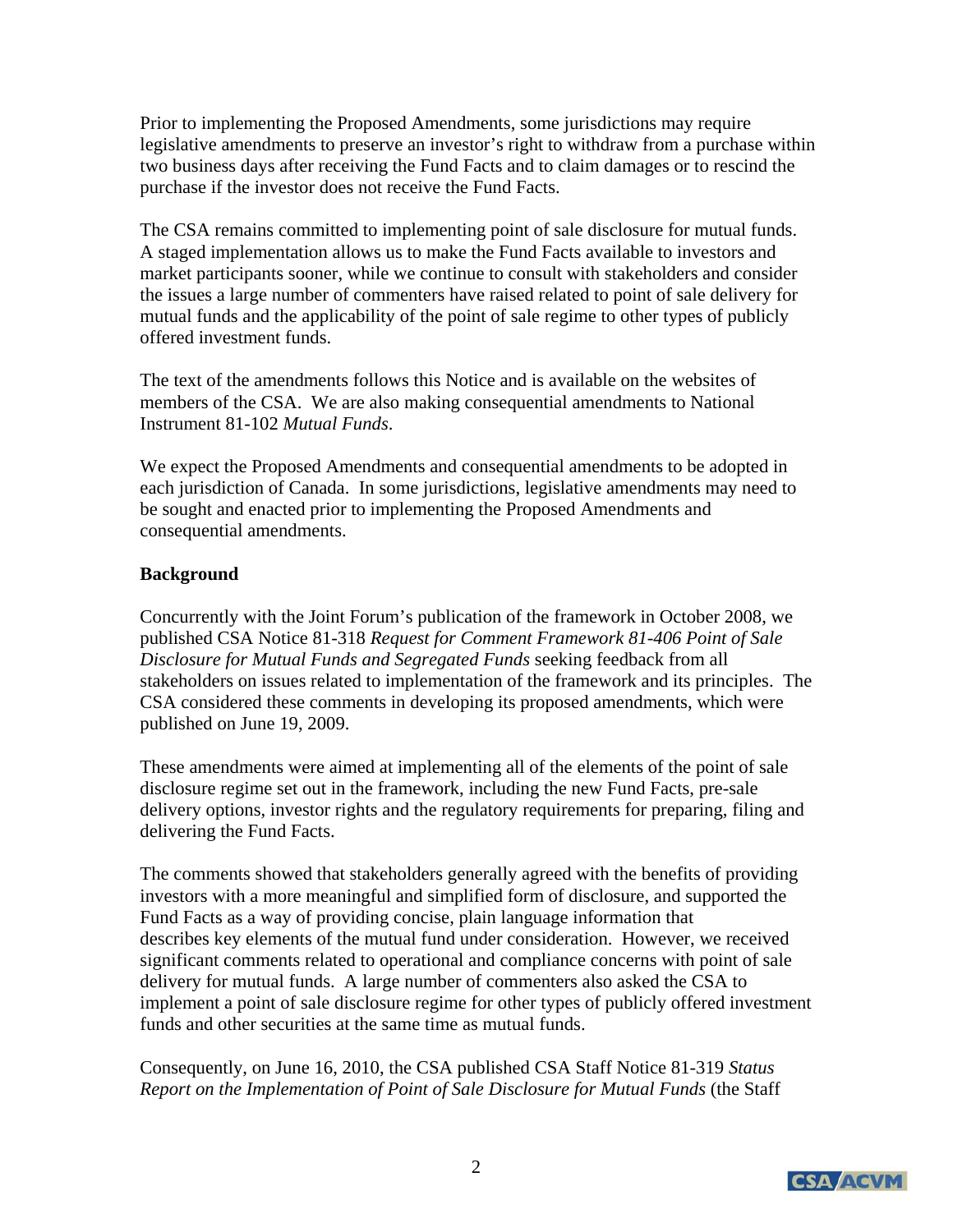Notice), which outlined the CSA's decision to implement the point of sale disclosure framework in three stages.

Stage 1 was completed on January 1, 2011 when amendments to NI 81-101 came into force. These amendments, published on October 6, 2010, require mutual funds subject to NI 81-101 to produce and file the Fund Facts and for it to be available on the mutual fund's or mutual fund manager's website. The Fund Facts must also be delivered or sent to investors free of charge upon request.

Stage 2, now underway, proposes amendments to NI 81-101 to allow delivery of the Fund Facts to satisfy the current prospectus delivery requirements under securities legislation to deliver a prospectus within two days of buying a mutual fund.

The Staff Notice also specified that, while work on Stage 2 is underway, the CSA would consider applications for exemptive relief to permit the early use of the Fund Facts to satisfy the current prospectus delivery requirements. On February 24, 2011, we published CSA Staff Notice 81-321 *Early Use of the Fund Facts to Satisfy Prospectus Delivery Requirements*, which provides guidance on key terms and conditions that the CSA will look for when considering these types of applications. One such condition is that any exemptive relief granted will include a 'sunset clause', in recognition of the public comment process.

Once the CSA has completed its review and consideration of the issues related to point of sale delivery, in Stage 3 the CSA will publish for further comment any proposed requirements that would implement point of sale delivery for mutual funds. As part of Stage 3, we will consider point of sale delivery for other types of publicly offered investment funds.

As the CSA's implementation of the point of sale disclosure framework continues to progress, we should achieve the Joint Forum's vision for the point of sale disclosure regime described in the framework. This vision focuses on three principles:

- providing investors with key information about a fund;
- providing the information in a simple, accessible and comparable format; and
- providing the information before investors make their decision to buy.

These principles keep pace with developing global standards on point of sale disclosure and delivery, which we consider essential to the continued success of the Canadian mutual fund industry.

You can find additional background information and other Joint Forum publications on the topic of point of sale disclosure for mutual funds and segregated funds on the Joint Forum website at www.jointforum.ca and on the websites of members of the CSA.

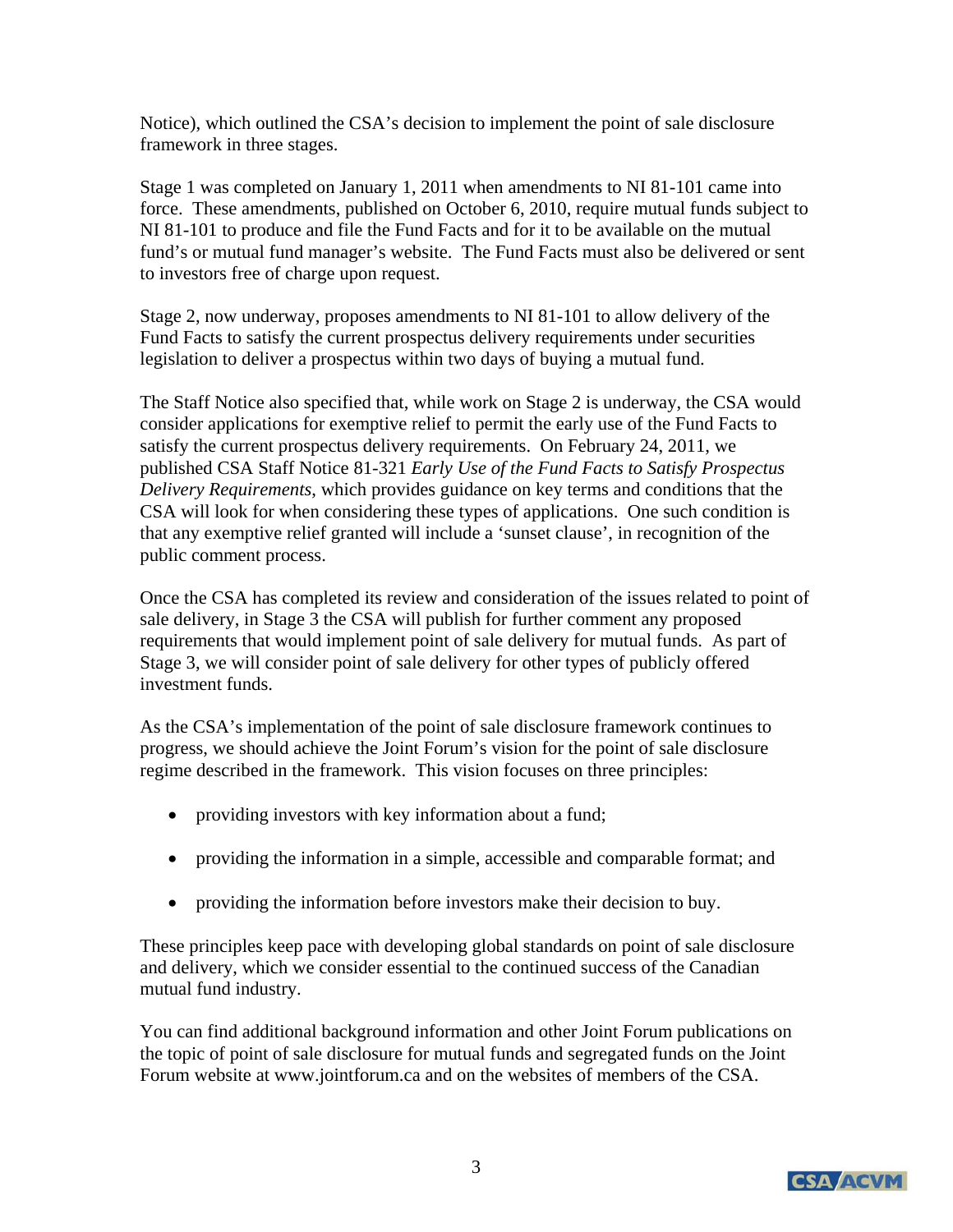### **Substance and Purpose of the Proposed Amendments**

We know that many investors do not use the information in the simplified prospectus because they have trouble finding and understanding the information they need. Research on investor preferences for mutual fund information, including our own testing of the Fund Facts, indicates investors prefer to be offered a concise summary of key information.<sup>2</sup> Financial literacy research further reinforces the need for clear and simple disclosure.

The CSA designed the Fund Facts to make it easier for investors to find and use key information. The format provides investors with basic information about the mutual fund, followed by a concise explanation of mutual fund expenses and fees, adviser compensation and the investor's rights. Introductory text specifies that more detailed information about the mutual fund is available in its simplified prospectus.

While the CSA agrees that further review and consideration of issues related to point of sale delivery for mutual funds is necessary, we also think that it would be beneficial for the Fund Facts to be made available to investors and market participants as soon as possible.

The Proposed Amendments and consequential amendments should enhance investor protection by providing investors with the opportunity to make more informed investment decisions. Investors will be able to review key information about the potential benefits, risks and costs of investing in a mutual fund in an accessible format at a time that is relevant to their investment decision. We also think familiarity with the Fund Facts may assist investors in their decision-making process and in discussions with advisers, and highlight for investors who may want more detail where they can find further information about the mutual fund.

The Proposed Amendments and consequential amendments are not intended to detract from a dealer's existing obligation to 'know your client' and to determine suitability of all purchases of mutual funds. We expect dealers and their representatives will continue to conduct due diligence reviews, including a review of the simplified prospectus, to properly discharge their 'know your product' obligations.<sup>3</sup> We anticipate that dealers will use the Fund Facts as a tool in making investment recommendations.

 $\overline{a}$ 



 $2^2$  You can find a list of the research, studies and other sources that the Joint Forum reviewed and relied on in developing the point of sale disclosure framework in Appendix 4 to the proposed framework (the proposed Framework), published in June 2007. The proposed Framework is available on the Joint Forum website and on the websites of members of the CSA. The *Fund Facts Document Research Report* prepared by Research Strategy Group can be found in Appendix 5 to the proposed Framework. 3

For further guidance, see CSA Staff Notice 33-315 *Suitability Obligation and Know Your Product*.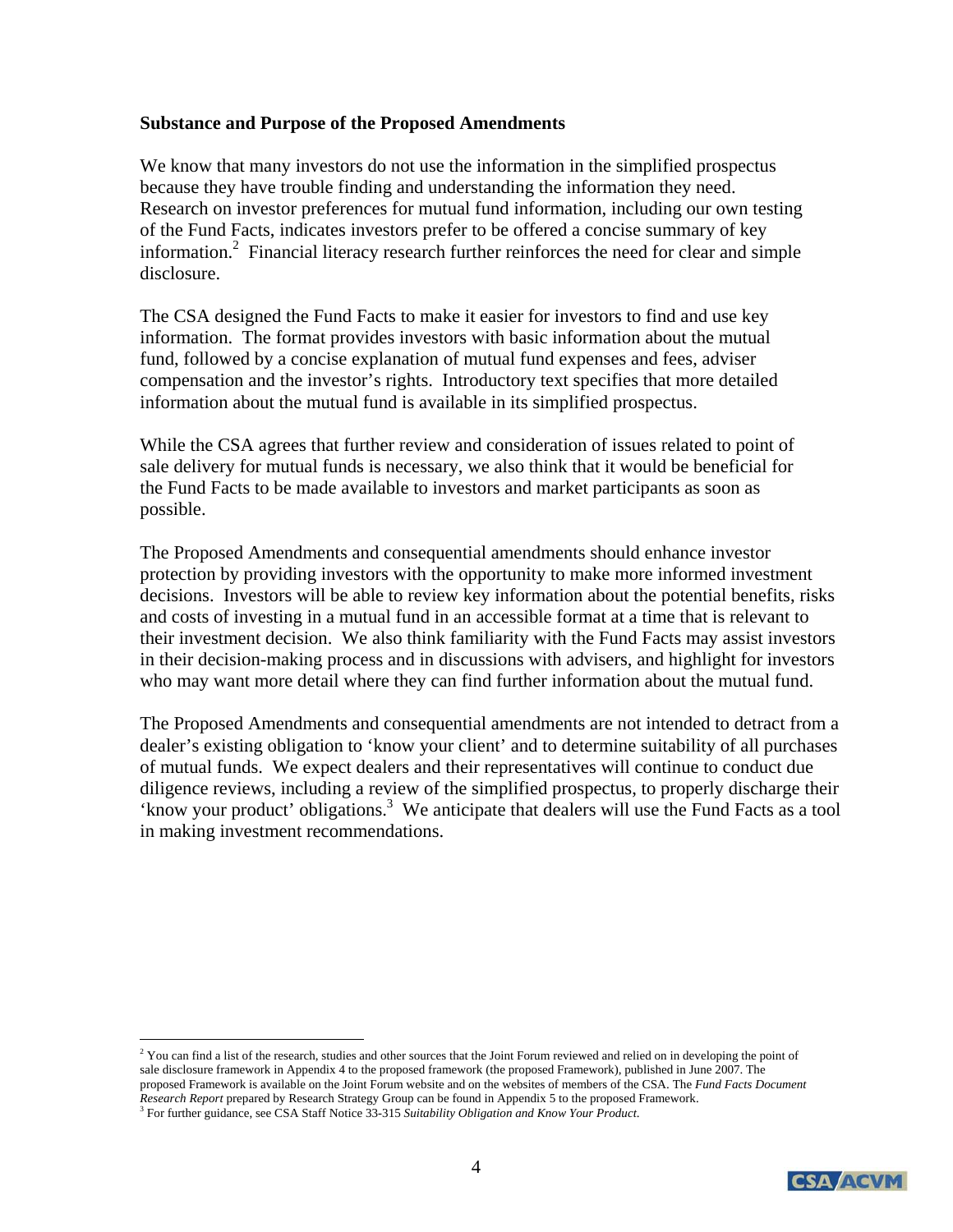# **Summary of the Proposed Amendments**

# **Application**

The Proposed Amendments and consequential amendments apply only to mutual funds subject to NI 81-101.

# **Delivery of Fund Facts instead of the simplified prospectus**

Currently, under NI 81-101, the requirement under securities legislation to deliver a prospectus of a mutual fund may be satisfied by delivery of the simplified prospectus. The Proposed Amendments will require delivery of the Fund Facts in all instances where the prospectus would otherwise be required to be delivered. The most recently filed Fund Facts for the applicable class or series of securities of the mutual fund will be required to be delivered and will satisfy the current prospectus delivery requirements under securities legislation.

The Proposed Amendments will restrict the documents that may be attached to, or bound with, the Fund Facts on delivery.

We have not made any changes to a mutual fund's obligation to file its simplified prospectus and annual information form with the CSA. These documents will continue to be made available to investors on a website and upon request, at no cost.

The delivery provisions in the Proposed Amendments are drafted to reflect current differences in the legislative authority of members of the CSA. While drafting may differ among the members of the CSA, each jurisdiction will achieve the same outcome of requiring delivery of the Fund Facts to satisfy legislative requirements to deliver the prospectus. Prior to implementing the Proposed Amendments, legislative amendments may be sought and enacted in some jurisdictions to achieve a harmonized provision.

# **Effect on Investor rights**

# **Right for failure to deliver the Fund Facts**

If the Fund Facts is to be delivered instead of the simplified prospectus, as noted previously some jurisdictions may require legislative amendments in order to preserve an investor's right to damages or to rescind the purchase if the investor does not receive the Fund Facts.

### **Right for withdrawal of purchase**

If the Fund Facts is to be delivered instead of the simplified prospectus, some jurisdictions may require legislative amendments in order to preserve an investor's right to withdraw from the purchase within two business days after receiving the Fund Facts.

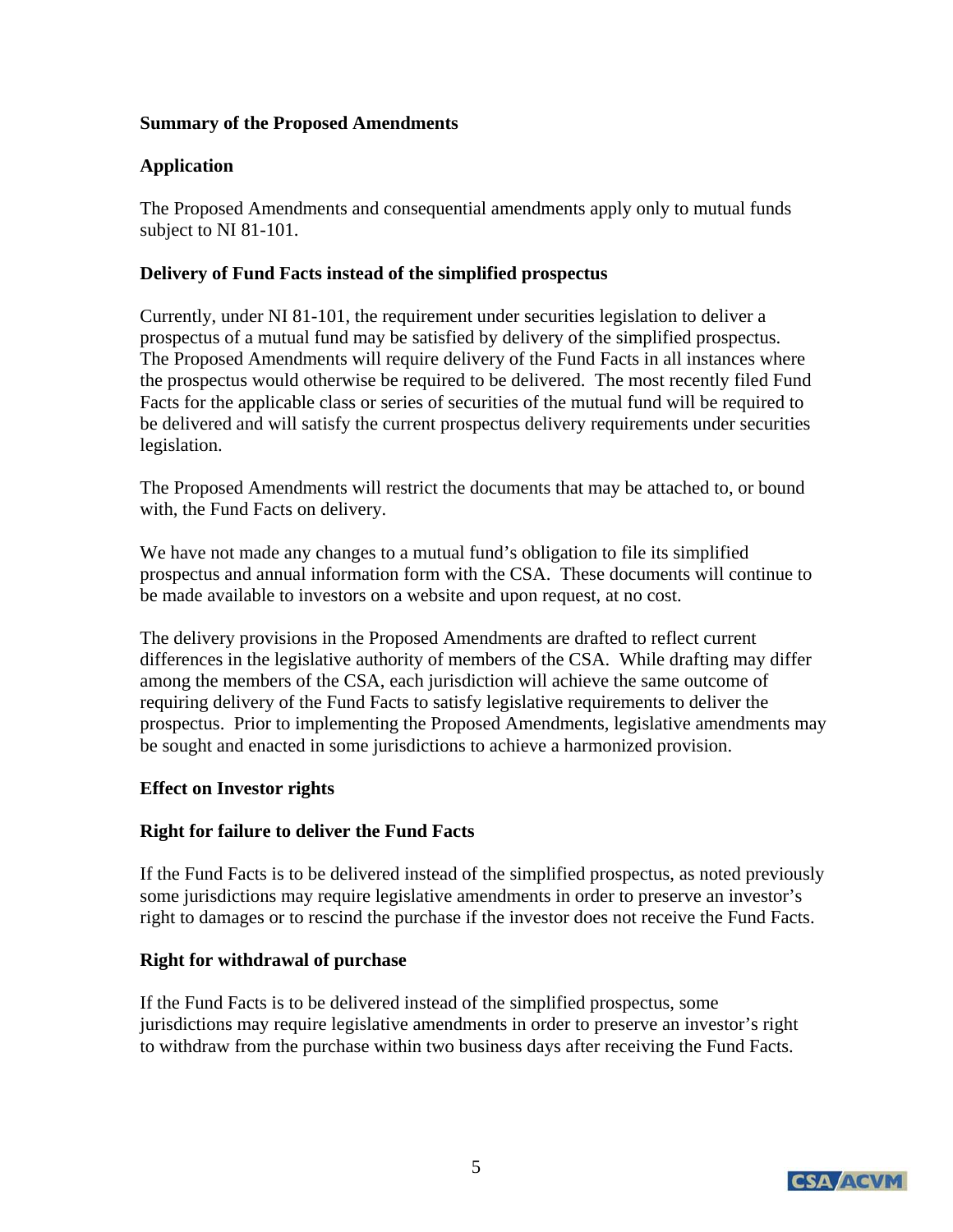### **Right for misrepresentation**

The right for misrepresentation related to the Fund Facts has not changed. The Fund Facts is incorporated by reference into the simplified prospectus. This means that the existing statutory rights of investors who apply for misrepresentations in a prospectus will apply to misrepresentations in the Fund Facts.

## **Amendments to Fund Facts**

We are proposing minor edits and clarifications to Form 81-101F3 *Contents of Fund Facts Document* at this time. For example, we have clarified that all fees and expenses payable directly by the investor when buying, holding, selling or switching units or shares of the mutual fund must be disclosed in the Fund Facts. We have also introduced the option of the mutual fund to include the fund code for the class or series.

As the CSA moves forward with its review and consideration of the issues related to point of sale delivery for mutual funds, we intend to seek further feedback on the content of the Fund Facts, in particular the presentation of risk and the inclusion of a benchmark.

## **No change to filing requirements**

The filing requirements related to the Fund Facts have not changed. The Fund Facts must continue to be filed concurrently with the mutual fund's simplified prospectus and annual information form. The certificate for the mutual fund, which verifies the disclosure in the simplified prospectus and annual information form, applies to the Fund Facts just as it applies to all documents incorporated by reference into the simplified prospectus.

If a material change to the mutual fund relates to a matter that requires a change to the disclosure in the Fund Facts, an amendment to the Fund Facts must be filed. If managers want to provide more current information in the Fund Facts, they may choose to amend the Fund Facts at any time. In all instances, an amendment to a mutual fund's Fund Facts must be accompanied by an amendment to the mutual fund's annual information form.

Any Fund Facts filed after the date of the simplified prospectus is intended to supersede the Fund Facts previously filed. Once filed, the Fund Facts must be posted to the mutual fund's or the mutual fund manager's website.

### **Alternatives Considered**

The earlier publications by the Joint Forum outlined the alternatives we considered, as members of the Joint Forum, in developing the point of sale disclosure regime for mutual funds contemplated by the Proposed Amendments. These publications also set out the pros and cons to each alternative. You can find these documents on the Joint Forum website and on the websites of members of the CSA.

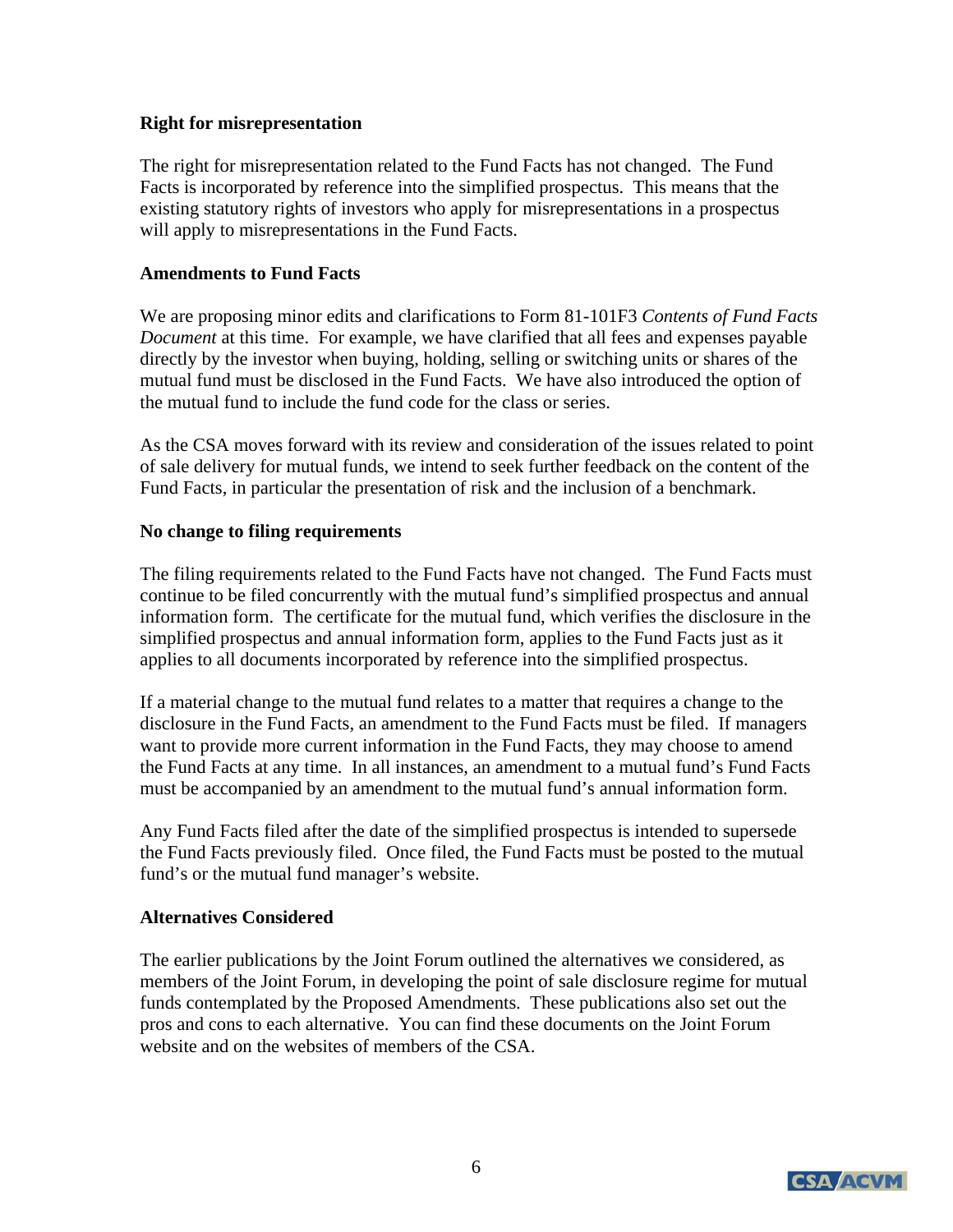# **Anticipated Costs and Benefits**

We think that allowing delivery of the Fund Facts instead of the simplified prospectus to satisfy the current prospectus delivery requirements under securities legislation would benefit both investors and the capital markets by helping to begin to address the information asymmetry that exists between participants in the mutual fund industry and investors.

Unlike industry participants, investors often do not have key information about a mutual fund before they make their investment decision. We also know that many investors do not use the information in the simplified prospectus because they have trouble finding and understanding the information they need. $4$  The CSA designed the Fund Facts to make it easier for investors to find and use key information. Providing investors with basic information about a mutual fund at a time that is relevant to their investment decision should help bridge this information gap.

The earlier publications by the Joint Forum and CSA outlined some of the anticipated costs and benefits of implementation of the point of sale disclosure regime for mutual funds contemplated by the framework. We consider the costs and benefits set out in the CSA's June 2009 proposals to still be valid. Overall, we continue to believe that the potential benefits of the changes to the disclosure regime for mutual funds as contemplated by the Proposed Amendments are proportionate to the costs of making them.

You can find these documents on the Joint Forum website and on the websites of members of the CSA.

### **Consequential Amendments**

### **National amendments**

Proposed amendments to National Instrument 81-102 *Mutual Funds* are set out in Annex C to this Notice.

### **Local rule amendments**

If necessary, we propose to amend elements of local securities legislation, in conjunction with the implementation of the Proposed Amendments. The provincial and territorial securities regulatory authorities may publish these proposed local changes separately in their jurisdictions. These local changes may be to rules or to statutes. If statutory amendments are necessary in a jurisdiction, these changes will be initiated and published by the local provincial government.



 $\overline{a}$ <sup>4</sup> See footnote 2 for where to find a list of the research, studies and other sources that the Joint Forum reviewed and relied on in developing the point of sale disclosure framework.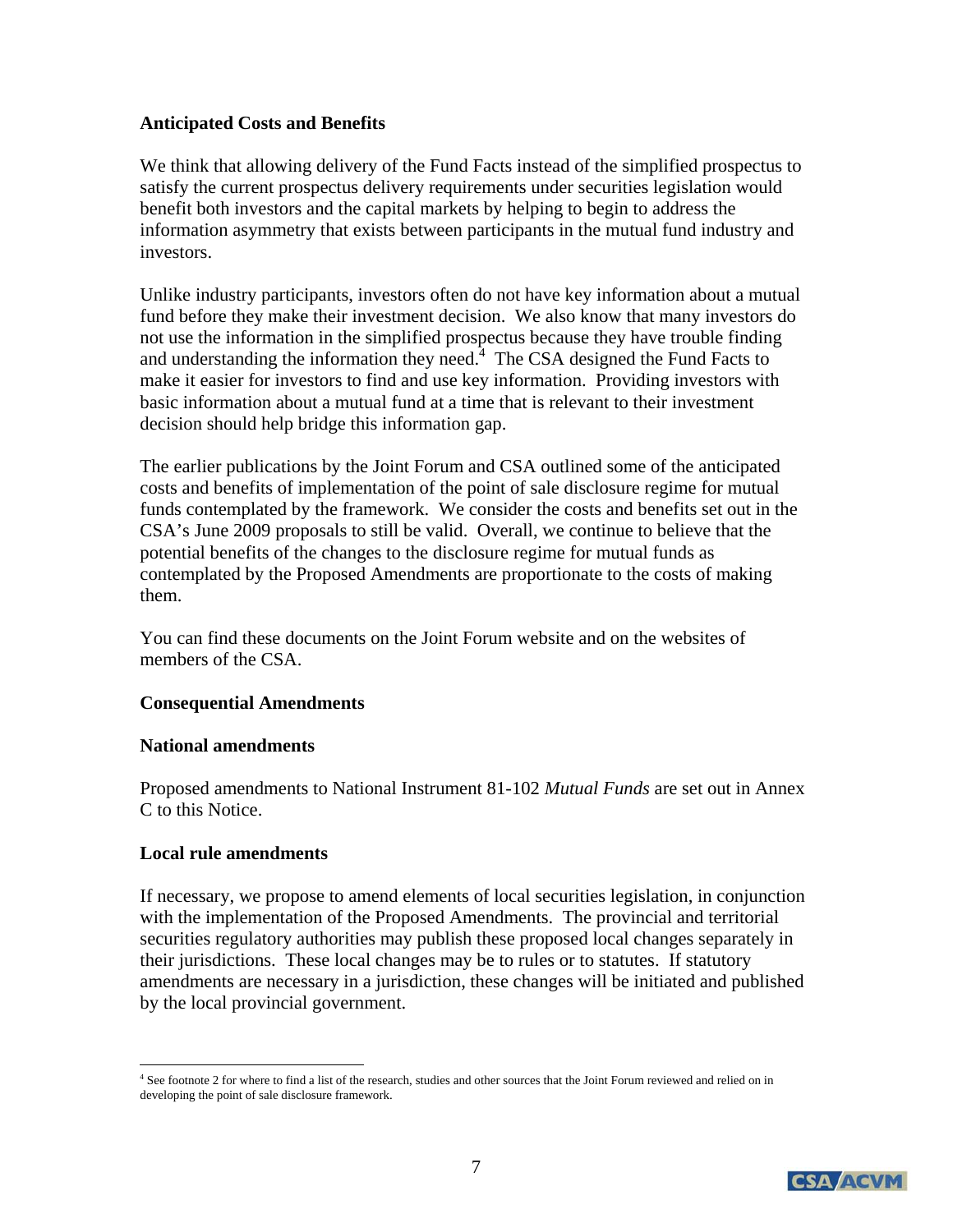Proposed consequential amendments to rules or regulations in a particular jurisdiction or publication requirements of a particular jurisdiction are in an Annex D to this Notice published in that particular jurisdiction.

Some jurisdictions may need to modify the application of the Proposed Amendments using a local implementing rule. Jurisdictions that must do so will separately publish the implementing rule.

# **Unpublished Materials**

In developing the Proposed Amendments and consequential amendments, we have not relied on any significant unpublished study, report or other written materials.

## **Request for Comments**

We would like your input on the Proposed Amendments and consequential amendments. To allow for sufficient review, we are providing you with 90 days to comment. While we recognize that stakeholders may have an interest in commenting more broadly on other aspects of the point of sale disclosure regime, at this time we are seeking feedback only on the amendments contemplated by the Proposed Amendments.

## **Deadline for Comments**

Your comments must be submitted in writing by **November 10, 2011**.

We cannot keep submissions confidential because securities legislation in certain provinces requires publication of a summary of the written comments received during the comment period. All comments will be posted on the OSC website at www.osc.gov.on.ca.

Please send your comments electronically in Word, Windows format.

### **Where to Send Your Comments**

Please address your comments to the following CSA members:

British Columbia Securities Commission Alberta Securities Commission Saskatchewan Financial Services Commission Manitoba Securities Commission Ontario Securities Commission Autorité des marchés financiers New Brunswick Securities Commission Registrar of Securities, Prince Edward Island Nova Scotia Securities Commission Superintendent of Securities, Newfoundland and Labrador

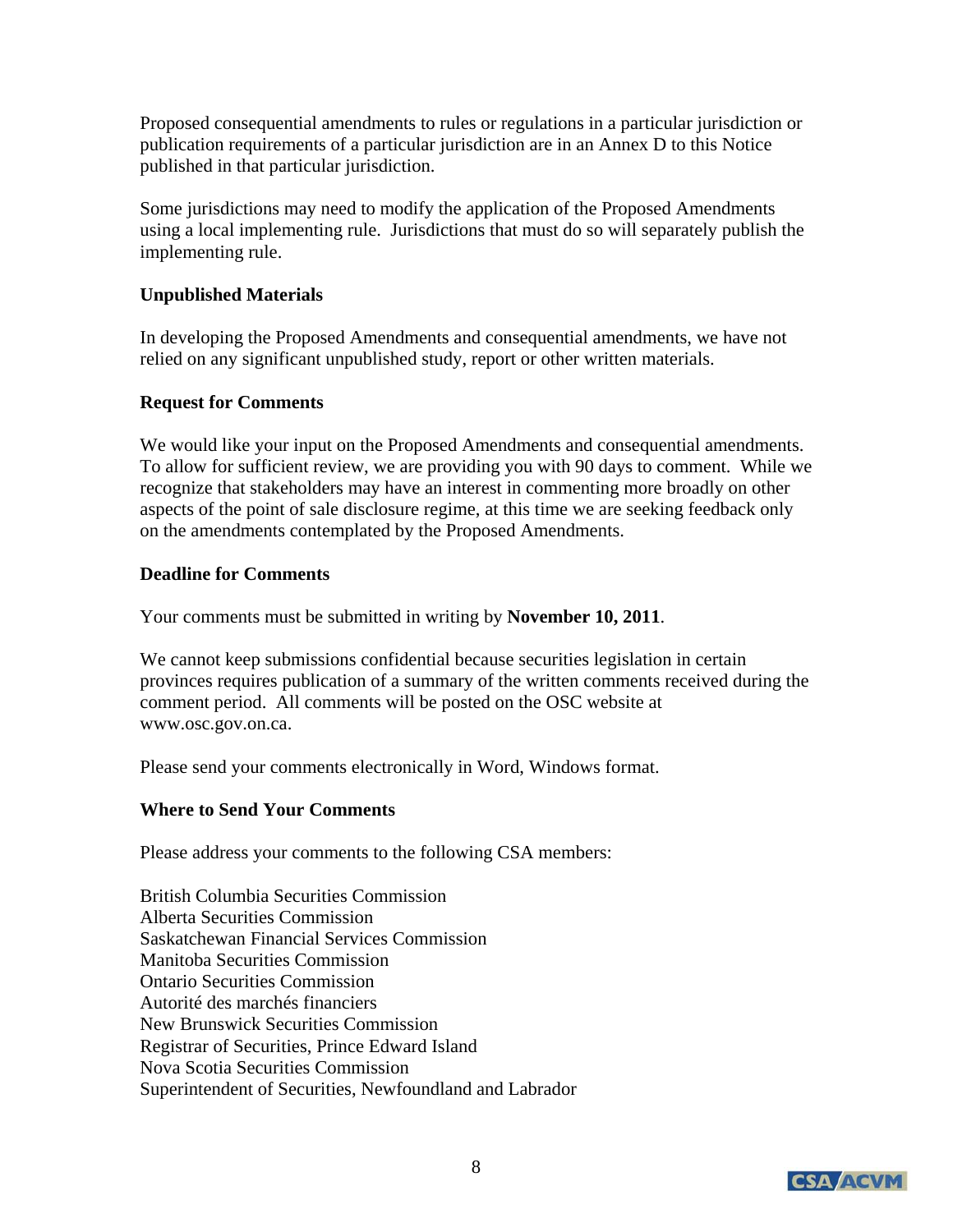Superintendent of Securities, Northwest Territories Superintendent of Securities, Yukon Superintendent of Securities, Nunavut

Please send your comments **only** to the addresses below. Your comments will be forwarded to the other CSA members.

John Stevenson, Secretary Ontario Securities Commission 20 Queen Street West, Suite 1903, Box 55 Toronto, ON M5H 3S8 Fax: 416-593-2318 E-mail: jstevenson@osc.gov.on.ca

Me Anne-Marie Beaudoin Corporate Secretary Autorité des marchés financiers 800, square Victoria, 22e étage C.P. 246, tour de la Bourse Montréal (Québec) H4Z 1G3 Fax : 514-864-6381 E-mail: consultation-en-cours@lautorite.qc.ca

#### **Questions**

Please refer your questions to any of the following CSA staff:

Christopher Birchall Senior Securities Analyst Corporate Finance British Columbia Securities Commission Phone: 604-899-6722 E-mail: cbirchall@bcsc.bc.ca

Bob Bouchard Director and Chief Administration Officer Manitoba Securities Commission Phone: 204-945-2555 E-mail: Bob.Bouchard@gov.mb.ca

Daniela Follegot Legal Counsel, Investment Funds Branch Ontario Securities Commission Phone: 416-593-8129 E-mail: dfollegot@osc.gov.on.ca